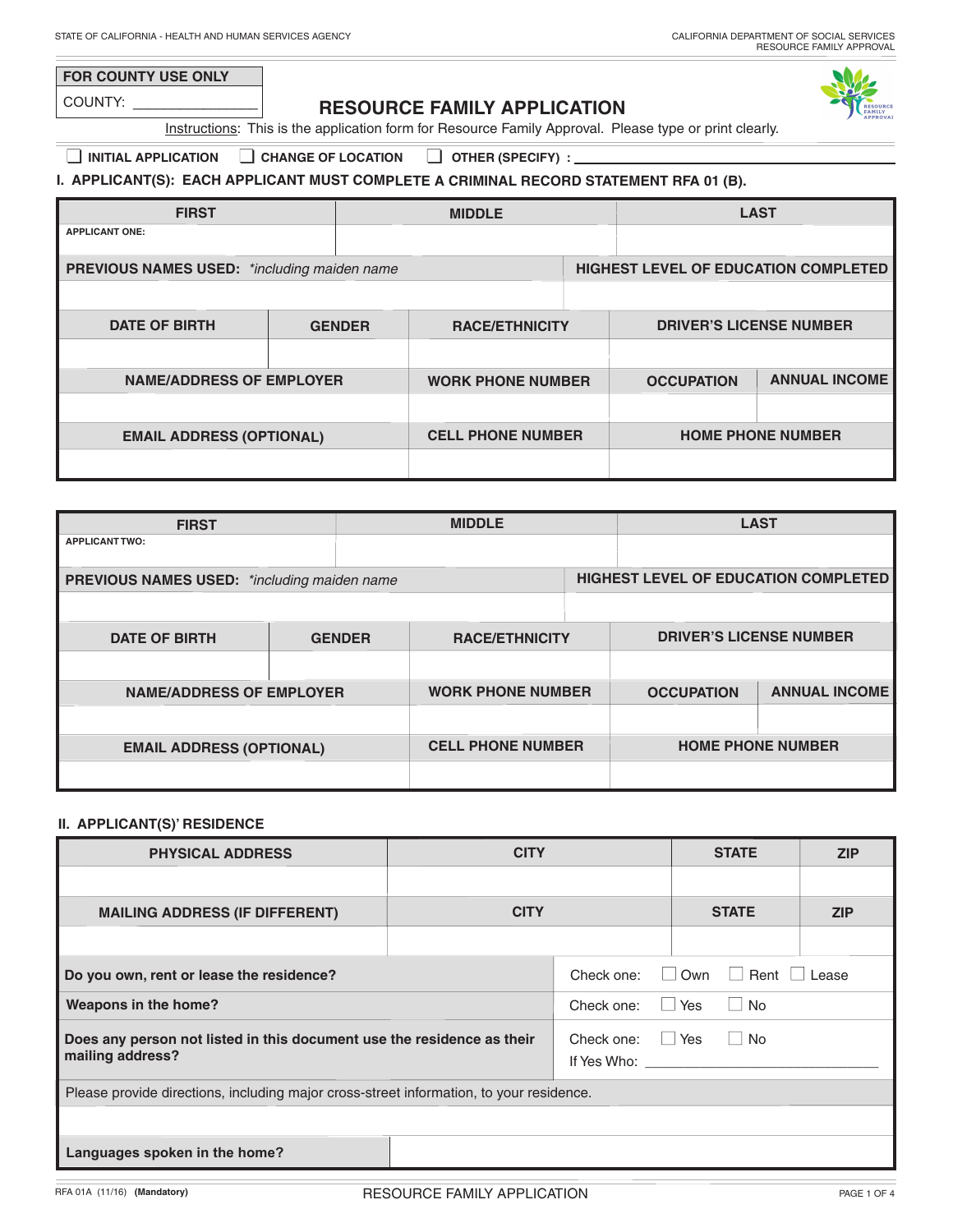### **Body of Water** Check one: ■ Yes ■ No. 2012 0. 2012 0. 2012 0. 2012 0. 2012 0. 2012 0. 2012 0. 2012 0. 2012 0. 2012 0. 2012 0. 2012 0. 2012 0. 2012 0. 2012 0. 2012 0. 2012 0. 2012 0. 2012 0. 2012 0. 2012 0. 2012 0. 2012 0

If yes, please describe the location of the body of water and its size?

### **III. RELATIONSHIP BETWEEN APPLICANTS**

# $\Box$  MARRIED  $\Box$  DOMESTIC PARTNERSHIP  $\Box$  RELATED (FAMILY MEMBER)  $\Box$  COHABITANTS  $\Box$  OTHER **IF MORE THAN ONE APPLICANT, WHAT ISYOUR RELATIONSHIP?** *Please check one.*

DATE OF CURRENT MARRIAGE/DOMESTIC PARTNERSHIP

PLACE OF CURRENT MARRIAGE/DOMESTIC PARTNERSHIP (CITY AND STATE)

#### **IV. MINOR CHILDREN RESIDING IN THE HOME**

| <b>RELATIONSHIP TO APPLICANT(S)</b> | <b>DATE OF BIRTH</b> | <b>GENDER</b> |     | <b>DO YOU FINANCIALLY</b><br><b>SUPPORT THIS CHILD?</b> | <b>ADOPTED</b> |
|-------------------------------------|----------------------|---------------|-----|---------------------------------------------------------|----------------|
|                                     |                      |               | Yes | <b>No</b>                                               | Yes<br>No      |
|                                     |                      |               | Yes | <b>No</b>                                               | Yes<br>No      |
|                                     |                      |               | Yes | No                                                      | Yes<br>No      |
|                                     |                      |               | Yes | No                                                      | No<br>Yes      |

### **V. OTHER ADULTS RESIDING IN THE HOME**

*Each adult residing or regularly present in the home must complete <sup>a</sup> Criminal Record Statement RFA 01(B).*

| FULL NAME (FIRST, MIDDLE INITIAL & LAST) | DATE OF BIRTH | <b>RELATIONSHIP TO APPLICANT(S)</b> |
|------------------------------------------|---------------|-------------------------------------|
|                                          |               |                                     |
|                                          |               |                                     |
|                                          |               |                                     |
|                                          |               |                                     |

#### **VI. APPLICANT(S) HISTORY**

|                              | <b>MARITAL HISTORY</b>                             |                     |                                |                          |                                |
|------------------------------|----------------------------------------------------|---------------------|--------------------------------|--------------------------|--------------------------------|
| <b>NAME OF FORMER SPOUSE</b> | <b>MARRIAGE DATE AND PLACE</b><br>(CITY AND STATE) |                     | <b>DIVORCE DATE</b><br>& PLACE |                          | <b>DEATH DATE</b><br>& PLACE   |
| <b>APPLICANT ONE:</b>        |                                                    |                     |                                |                          |                                |
|                              |                                                    |                     |                                |                          |                                |
| <b>APPLICANT TWO:</b>        |                                                    |                     |                                |                          |                                |
|                              |                                                    |                     |                                |                          |                                |
|                              | <b>ADULT CHILDREN OF APPLICANT(S)</b>              |                     |                                |                          |                                |
| <b>FULL NAME</b>             | <b>ADDRESS &amp;</b><br><b>PHONE NUMBER</b>        | <b>RELATIONSHIP</b> |                                | <b>LIVES IN</b><br>HOME? | <b>DATE</b><br><b>OF BIRTH</b> |
|                              |                                                    |                     |                                |                          |                                |
|                              |                                                    |                     |                                |                          |                                |
|                              |                                                    |                     |                                |                          |                                |
|                              |                                                    |                     |                                |                          |                                |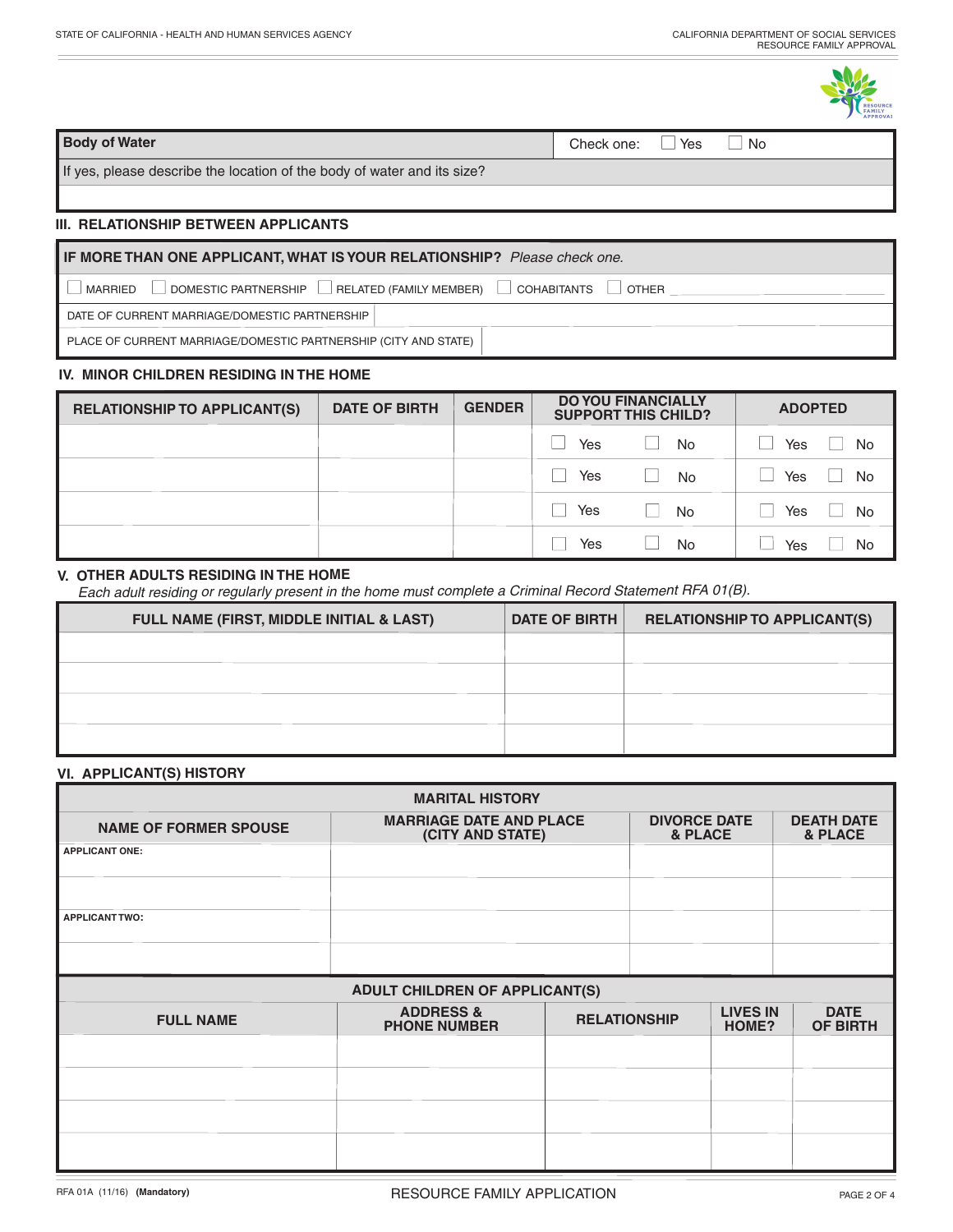

#### **VII. CHILD DESIRED**

| AGE(S) | <b>SEX</b>                           | <b>ETHNICITY</b>                                                      |     | <b>SIBLING</b><br>(CDOIII OF) | <b>CHECK ALL THAT YOU</b><br>ADE WILLING TO ACCEPT |
|--------|--------------------------------------|-----------------------------------------------------------------------|-----|-------------------------------|----------------------------------------------------|
|        |                                      | IF A CHILD HAS NOT BEEN IDENTIFIED, PLEASE INDICATE YOUR PREFERENCES: |     |                               |                                                    |
|        | Is the child currently in your home? | Check one:                                                            | Yes | No.                           |                                                    |
|        | Has a child been identified?         | Check one:                                                            | Yes | No                            | If yes, complete RFA 01(C).                        |

| AGE(S)                       | <b>SEX</b>    | <b>ETHNICITY</b>       | эірцічч<br>(GROUP OF) | UNEUN ALL INAI IUU<br><b>ARE WILLING TO ACCEPT</b>           |
|------------------------------|---------------|------------------------|-----------------------|--------------------------------------------------------------|
| 0 TO 3 yrs                   | Male          | Caucasian              | $\Omega$              | History of physical abuse                                    |
| 4 TO 8 yrs                   | Female        | Hispanic               | $\overline{2}$        | and/or neglect<br>History of sexual abuse                    |
| 9 TO 12 yrs<br>13 TO 15 yrs  | No Preference | African American       |                       | History of mental illness                                    |
| 16 TO 18 yrs<br>18 TO 21 yrs |               | Asian/Pacific Islander | 3                     | <b>Medically Fragile</b><br><b>Physically Disabled</b>       |
| No preference                |               | Native American        | $\overline{4}$        | Intellectually Challenged<br><b>Learning Disability</b>      |
|                              |               | Other                  | 5 or more             | Alcohol/Drug Exposure                                        |
|                              |               | No Preference          |                       | Oppositional/Defiant Behavior<br>Adverse Parental Background |
|                              |               |                        |                       | Different Religious Faith                                    |
|                              |               |                        |                       | Different Ethnic and/or<br>Cultural Background               |
|                              |               |                        |                       | Non-Ambulatory                                               |
|                              |               |                        |                       | Probationary Youth                                           |
|                              |               |                        |                       | <b>LGBTQ</b>                                                 |

#### **VIII. FOSTER CARE/ADOPTION/ LICENSURE HISTORY**

| Have you been previously licensed, certified, or approved to provide foster care? |  |  |  |
|-----------------------------------------------------------------------------------|--|--|--|

Type of license/certification/approval:

Have you previously applied for adoption?

If yes, name of Agency(s):

Have you previously been licensed to operate a non-foster care community care facility, child care center, family child care home, or residential care facility for the elderly?

| If yes<br>tvne<br><b>HCANSA</b><br>.<br>י הו |  |
|----------------------------------------------|--|
|                                              |  |

Have you previously been employed by or volunteered at a community care facility, child care center, family child care home, or residential care facility for the elderly?

| If yes.<br>Пdі |
|----------------|
|----------------|

Have you had a previous license, certification, relative or nonrelative extended family member, or resource family approval application denial?

| $\Box$ No<br>$\Box$ Yes<br>Check one: |  |
|---------------------------------------|--|
|---------------------------------------|--|

Have you had a license, certification, or approval suspended, revoked, or rescinded?

| Check one: | $\Box$ Yes | $\Box$ No |
|------------|------------|-----------|
|            |            |           |

Have you been subject to an exclusion order? Check one: □ Yes □ No